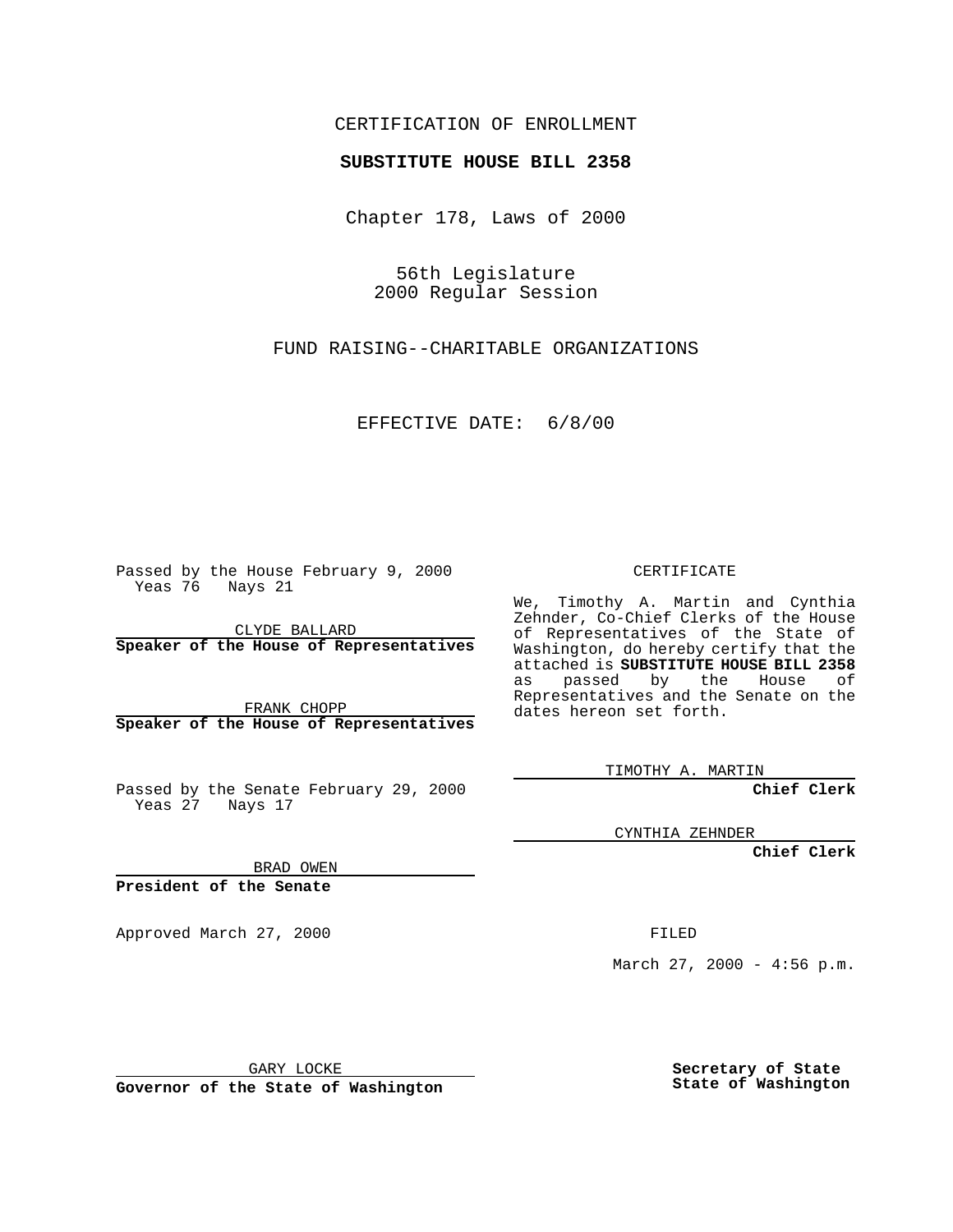## **SUBSTITUTE HOUSE BILL 2358** \_\_\_\_\_\_\_\_\_\_\_\_\_\_\_\_\_\_\_\_\_\_\_\_\_\_\_\_\_\_\_\_\_\_\_\_\_\_\_\_\_\_\_\_\_\_\_

\_\_\_\_\_\_\_\_\_\_\_\_\_\_\_\_\_\_\_\_\_\_\_\_\_\_\_\_\_\_\_\_\_\_\_\_\_\_\_\_\_\_\_\_\_\_\_

Passed Legislature - 2000 Regular Session

**State of Washington 56th Legislature 2000 Regular Session**

**By** House Committee on Commerce & Labor (originally sponsored by Representatives Wood, McMorris, Clements, Conway and Radcliff)

Read first time 02/02/2000. Referred to Committee on .

1 AN ACT Relating to fund raising events; and amending RCW 9.46.0233.

2 BE IT ENACTED BY THE LEGISLATURE OF THE STATE OF WASHINGTON:

3 **Sec. 1.** RCW 9.46.0233 and 1987 c 4 s 24 are each amended to read 4 as follows:

 (1) "Fund raising event," as used in this chapter, means a fund raising event conducted during any seventy-two consecutive hours but exceeding twenty-four consecutive hours and not more than once in any calendar year or a fund raising event conducted not more than twice each calendar year for not more than twenty-four consecutive hours each time by a bona fide charitable or nonprofit organization as defined in RCW 9.46.0209 other than any agricultural fair referred to thereunder, upon authorization therefor by the commission, which the legislature hereby authorizes to issue a license therefor, with or without fee, permitting the following activities, or any of them, during such event: 15 Bingo, amusement games, contests of chance, lotteries, and raffles( $($ : 16 PROVIDED, That)). However: (a) Gross wagers and bets or revenue 17 generated from participants under subsection (2) of this section received by the organization less the amount of money paid by the 19 organization as winnings, or as payment for services or equipment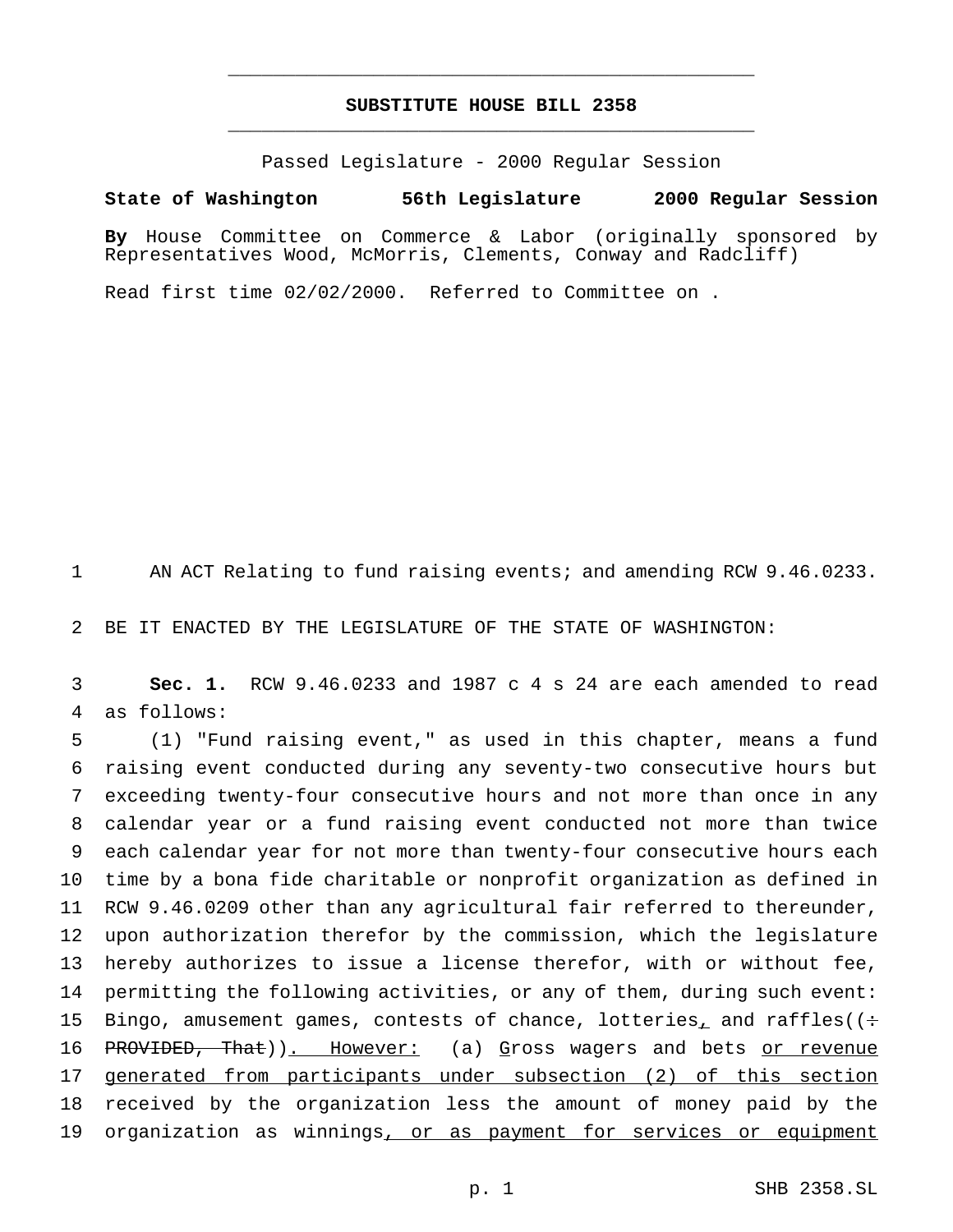1 rental under subsection (2) of this section, and for the purchase cost of prizes given as winnings do not exceed ten thousand dollars during the total calendar days of such fund raising event in the calendar year; (b) such activities shall not include any mechanical gambling or lottery device activated by the insertion of a coin or by the insertion of any object purchased by any person taking a chance by gambling in respect to the device; (c) only bona fide members of the organization 8 who are not paid for such service or persons licensed or approved by the commission under subsection (2) of this section shall participate in the management or operation of the activities, and all income therefrom, after deducting the cost of prizes and other expenses, shall be devoted solely to the lawful purposes of the organization; and (d) such organization shall notify the appropriate local law enforcement agency of the time and place where such activities shall be conducted. The commission shall require an annual information report setting forth in detail the expenses incurred and the revenue received relative to the activities permitted.

 (2) Bona fide charitable or nonprofit organizations may hire a 19 person or vendor, who is licensed or approved by the commission, to organize and conduct a fund raising event on behalf of the sponsoring organization subject to the following restrictions:

 (a) The person or vendor may not provide the facility for the 23 eventi

 (b) The person or vendor may use paid personnel and may be 25 compensated by a fixed fee determined prior to the event, but may not 26 share in the proceeds of the event;

 (c) All wagers must be made with scrip or chips having no cash 28 value. At the end of the event, participants may be given the 29 opportunity to purchase or otherwise redeem their scrip or chips for 30 merchandise prizes;

31 (d) The value of all purchased prizes must not exceed ten percent 32 of the gross revenue from the event; and

 (e) Only members and guests of the sponsoring organization may participate in the event.

 (3) Bona fide charitable or nonprofit organizations holding a license to conduct a fund raising event may join together to jointly conduct a fund raising event if:

(a) Approval to do so is received from the commission; and